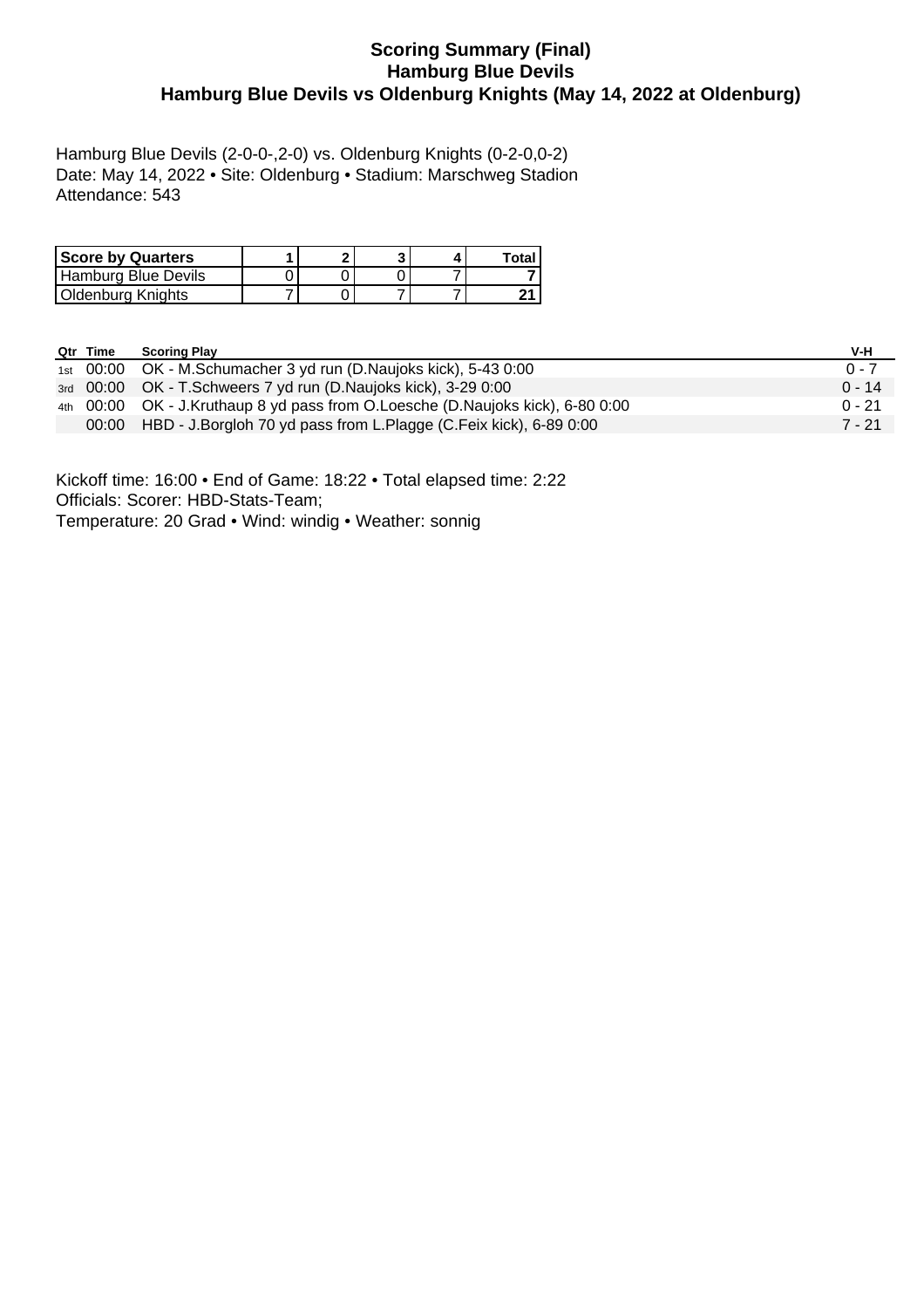## **Team Statistics (Final) Hamburg Blue Devils Hamburg Blue Devils vs Oldenburg Knights (May 14, 2022 at Oldenburg)**

|                                | <b>HBD</b>   | ΟK             |
|--------------------------------|--------------|----------------|
| <b>FIRST DOWNS</b>             | 9            | 19             |
| Rushing                        | 0            | 5              |
| Passing                        | 8            | 11             |
| Penalty                        | 1            | 3              |
| <b>NET YARDS RUSHING</b>       | $-59$        | 149            |
| <b>Rushing Attempts</b>        | 20           | 25             |
| Average Per Rush               | $-3.0$       | 6.0            |
| <b>Rushing Touchdowns</b>      | 0            | $\overline{2}$ |
| <b>Yards Gained Rushing</b>    | 6            | 162            |
| <b>Yards Lost Rushing</b>      | 65           | 13             |
| <b>NET YARDS PASSING</b>       | 188          | 174            |
| Completions-Attempts-Int       | 12-23-0      | 18-28-2        |
| Average Per Attempt            | 8.2          | 6.2            |
| <b>Average Per Completion</b>  | 15.7         | 9.7            |
| Passing Touchdowns             | 1            | 1              |
| <b>TOTAL OFFENSE YARDS</b>     | 129          | 323            |
| Total offense plays            | 43           | 53             |
| Average Gain Per Play          | 3.0          | 6.1            |
| Fumbles: Number-Lost           | $1 - 0$      | $2 - 1$        |
| Penalties: Number-Yards        | $4 - 41$     | $6 - 52$       |
| <b>PUNTS-YARDS</b>             | 7-180        | $1 - 30$       |
| Average Yards Per Punt         | 25.7         | 30.0           |
| <b>Net Yards Per Punt</b>      | 25.7         | 30.0           |
| Inside 20                      | 0            | 1              |
| 50+ Yards                      | 1            | 0              |
| <b>Touchbacks</b>              | 0            | 0              |
| Fair catch                     | 0            | 0              |
| KICKOFFS-YARDS                 | $2 - 76$     | 4-255          |
| Average Yards Per Kickoff      | 38.0         | 63.8           |
| Net Yards Per Kickoff          | 23.0         | 38.2           |
| <b>Touchbacks</b>              | 0            | 3              |
| Punt returns: Number-Yards-TD  | $0 - 0 - 0$  | $0 - 0 - 0$    |
| Average Per Return             | 0.0          | 0.0            |
| Kickoff returns: Number-Yds-TD | $1 - 27 - 0$ | $1 - 30 - 0$   |
| Average Per Return             | 27.0         | 30.0           |
| Interceptions: Number-Yds-TD   | $2 - 17 - 0$ | $0 - 0 - 0$    |
| Fumble Returns: Number-Yds-TD  | $0 - 0 - 0$  | 0-0-0          |
| <b>Miscellaneous Yards</b>     | 0            | 0              |
| <b>Possession Time</b>         | 00:00        | 00:00          |
| <b>Third-Down Conversions</b>  | 3 of 10      | 4 of 7         |
| <b>Fourth-Down Conversions</b> | 0 of 0       | 1 of 2         |
| Red-Zone Scores-Chances        | $0-0$        | $0-0$          |
| Touchdowns                     | $0-0$        | 0-0            |
| Field goals                    | $0 - 0$      | 0-0            |
| Sacks By: Number-Yards         | $0-0$        | 0-0            |
| <b>PAT Kicks</b>               | $1 - 1$      | $3 - 3$        |
| <b>Field Goals</b>             | $0 - 1$      | $0 - 1$        |
|                                |              |                |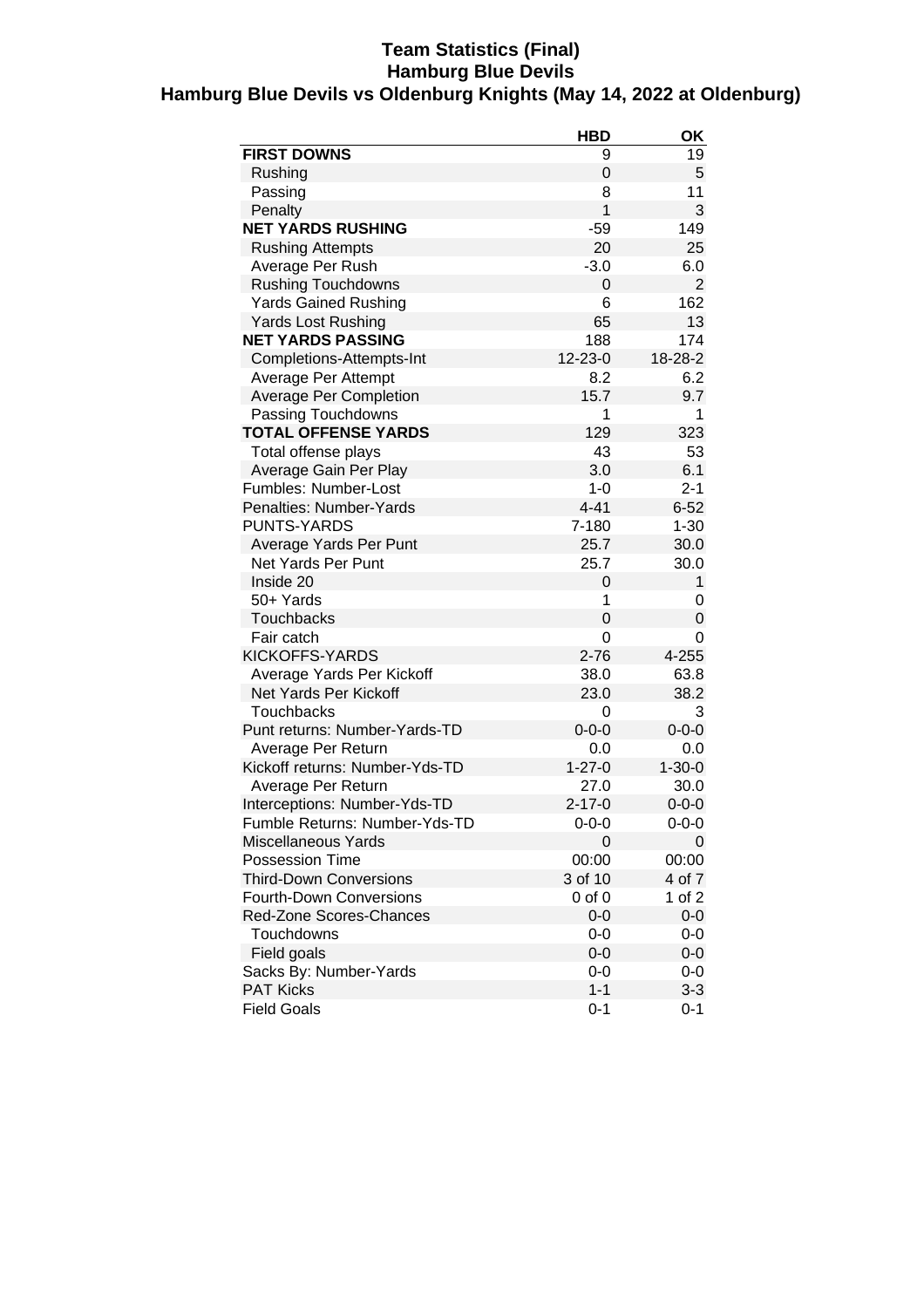# **Individual Statistics (Final) Hamburg Blue Devils Hamburg Blue Devils vs Oldenburg Knights (May 14, 2022 at Oldenburg)**

## **Hamburg Blue Devils Oldenburg Knights**

#### **Rushing No. Gain Loss Net TD Lg Avg** M.Janneck 4 3 5 -2 0 3 -0.5 J.Zibull 7 3 7 -4 0 3 -0.6 D.Former 3 0 7 -7 0 0 -2.3 L.Plagge 6 0 46 -46 0 0 -7.7 Totals 20 6 65 -59 0 3 -3.0 **Rushing No. Gain Loss Net TD Lg Avg** M.Schumacher 8 64 9 55 1 24 6.9 N.Buenger 10 46 3 43 0 12 4.3 R.Kincade 2 22 0 22 0 12 11.0 J.Birk 1 13 0 13 0 13 13.0 L.Tardin 1 7 0 7 0 7 7.0 O.Loesche 3 3 1 2 0 3 0.7 T.Schweers 0 7 0 7 1 0 0.0 Totals 25 162 13 149 2 24 6.0 **Passing C-A-I Yds TD Long Sack** L.Plagge 12-23-0 188 1 70 0 Totals 12-23-0 188 1 70 0 **Passing C-A-I Yds TD Long Sack** O.Loesche 18-28-2 174 1 35 0 Totals 18-28-2 174 1 35 0 **Receiving No. Yards TD Long** J.Krohn 4 66 0 28 J.Borgloh 2 90 1 B.Schuehler 2 8 0 5 M.Janneck 2 6 0 13 F.Koy 1 19 0 19 <u>D.Former 1 -1 0 0</u><br>Totals 12 188 1 70 Totals 12 188 1 **Receiving No. Yards TD Long** J.Kruthaup 7 95 1 35 C.Oetken 6 54 0 A.Dorsey 2 18 0 13 N.Buenger 2 4 0 2 N.Dutschke 1 3 0 3 Totals 18 174 1 35 **Punting No. Yds Avg Long In20 TB** T.Siewe 5 101 20.2 38 0 0 L.Plagge 1 54 54.0 54 0 0 C.Feix 1 25 25.0 25 0 0 Totals 7 180 25.7 54 0 0 **Punting No. Yds Avg Long In20 TB** J.Birk 1 30 30.0 30 1 0 Totals 1 30 30.0 30 1 0 **Punt Kickoff Intercept Returns No Yds Lg No Yds Lg No Yds Lg** F.Koy 0 0 0 1 27 27 0 0 0 L.Wagner  $\begin{array}{ccccccccc} 0 & 0 & 0 & 0 & 0 & 1 & 0 & 0 \end{array}$ D.Basler 0 0 0 0 0 0 1 17 17 Totals 0 0 0 1 27 27 2 17 17 **Punt Kickoff Intercept**<br>
<u>Yds Lg No Yds Lg</u> No Yds L **Returns No Yds Lg No Yds Lg No Yds Lg** J.Kruthaup 0 0 0 1 30 30 0 0 0 Totals 0 0 0 1 30 30 0 0 0 **Field goals Qtr Time Dist Result** C.Feix 2nd 00:00 26 yards Missed **Field goals Qtr Time Dist Result** D.Naujoks 2nd 00:00 27 yards Missed **Kickoffs No. Yards Avg TB OB** T.Siewe 1 62 62.0 0 0<br>C.Feix 1 14 14.0 0 0 C.Feix 1 14 14.0 0 0 **Kickoffs No. Yards Avg TB OB** D.Naujoks 4 255 63.8 3 0 **All-purpose Run Rcv KR PR IR Total** J.Borgloh 0 90 0 0 0 90 J.Krohn 0 66 0 0 0 66 F.Koy 0 19 27 0 0 46 D.Basler 0 0 0 0 17 17 **All-purpose Run Rcv KR PR IR Total** J.Kruthaup 0 95 30 0 0 125 M.Schumacher 55 0 0 0 0 55 C.Oetken 0 54 0 0 0 54 N.Buenger 43 4 0 0 0 47

FUMBLES: Hamburg Blue Devils-L.Plagge 1-0. Oldenburg Knights-C.Oetken 1-1; M.Schumacher 1-0.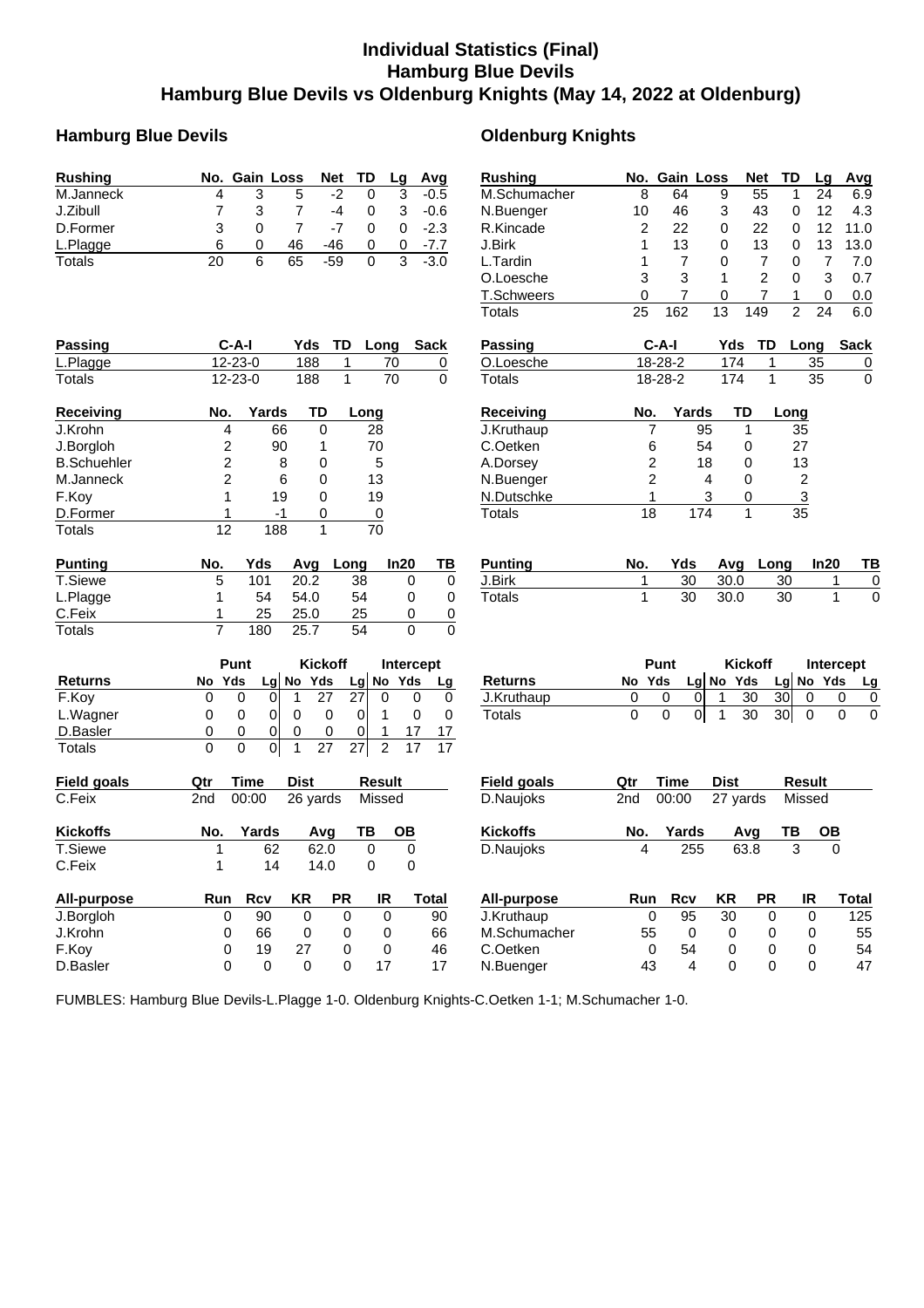### **Defensive Statistics (Final) Hamburg Blue Devils Hamburg Blue Devils vs Oldenburg Knights (May 14, 2022 at Oldenburg)**

| ## Hamburg Blue Devils<br><b>Total Sacks-Yds</b><br>54 A.Pruetz<br>5<br>$\Omega$<br>5<br>3<br>$\Omega$<br>3<br>$\mathbf{1}$<br>18 B.Schuemann<br>$1.0 - 12$<br>$1 - 0$<br>22 M.Plagge<br>3<br>$\Omega$<br>3<br>1<br>3<br>3<br>58 T.Long Otte<br>$\Omega$<br>$1.0 - 1$<br>3<br>E.Loreck<br>3<br>0<br>$\overline{7}$<br>$\blacksquare$<br>$\overline{2}$<br>3<br>49 B.Stuelten<br>$\mathbf{1}$<br>$0.5 - 1$<br>$\overline{\phantom{a}}$<br>$\overline{c}$<br>3<br>44 L.Wagner<br>$0.5 - 1$<br>$1 - 0$<br>1<br>÷,<br>$\overline{2}$<br>$\overline{2}$<br>N.Nowara<br>$\Omega$<br>1<br>$\overline{c}$<br>99 S.Oezcan<br>$\overline{c}$<br>0<br>÷,<br>÷,<br>٠<br>$\overline{2}$<br>$\overline{2}$<br>93 K.Elhor<br>$\Omega$<br>23 M.Gietz<br>$\overline{c}$<br>$\overline{2}$<br>0<br>$\blacksquare$<br>$\overline{2}$<br>$\overline{2}$<br>92 F.Wilke<br>$\Omega$<br>91 T.Siewe<br>$1.0 - 9$<br>$\Omega$<br>1<br>1<br>27 C.Stender<br>$\mathbf{1}$<br>$\Omega$<br>1<br>40 C.Feix<br>0<br>$\mathbf{1}$<br>1<br>$\overline{\phantom{a}}$<br>$\Omega$<br>25 O.Bartels<br>$\mathbf{1}$<br>$\mathbf{1}$<br>47 D.Basler<br>0<br>0<br>0<br>$1 - 17$<br>$\overline{2}$<br>$\overline{2}$<br>$\overline{2}$<br>$\overline{35}$<br>$\overline{37}$<br>$0.0 - 0$<br>$2 - 17$<br>0<br>$\mathbf 0$<br>$4.0 - 24$<br>$1 - 0$<br><b>Totals</b><br>Sacks-Yds<br><b>TFL-Yds</b><br>FR-Yds<br>Int-Yds<br><b>Blks</b><br>QBH<br>## Oldenburg Knights<br>Solo<br>Total<br>FF<br><b>BrUp</b><br>Ast<br>5<br>28 M.de Freese<br>5<br>$\mathbf 0$<br>$4.0 - 11$<br>91 J.Birk<br>4<br>$\mathbf 0$<br>$\overline{4}$<br>$2.0 - 3$<br>$\blacksquare$<br>54 J.Trienen<br>$1.0 - 5$<br>4<br>0<br>4<br>3<br>$\mathbf 0$<br>3<br>49 R.Kincade<br>1<br>$\overline{\phantom{0}}$ |   |         |      |             |   |                |    |        |         |             |             |     |
|---------------------------------------------------------------------------------------------------------------------------------------------------------------------------------------------------------------------------------------------------------------------------------------------------------------------------------------------------------------------------------------------------------------------------------------------------------------------------------------------------------------------------------------------------------------------------------------------------------------------------------------------------------------------------------------------------------------------------------------------------------------------------------------------------------------------------------------------------------------------------------------------------------------------------------------------------------------------------------------------------------------------------------------------------------------------------------------------------------------------------------------------------------------------------------------------------------------------------------------------------------------------------------------------------------------------------------------------------------------------------------------------------------------------------------------------------------------------------------------------------------------------------------------------------------------------------------------------------------------------------------------------------------------------------------------------------------------------------------------------|---|---------|------|-------------|---|----------------|----|--------|---------|-------------|-------------|-----|
|                                                                                                                                                                                                                                                                                                                                                                                                                                                                                                                                                                                                                                                                                                                                                                                                                                                                                                                                                                                                                                                                                                                                                                                                                                                                                                                                                                                                                                                                                                                                                                                                                                                                                                                                             |   |         | Solo | Ast         |   | <b>TFL-Yds</b> | FF | FR-Yds | Int-Yds | <b>BrUp</b> | <b>Blks</b> | QBH |
|                                                                                                                                                                                                                                                                                                                                                                                                                                                                                                                                                                                                                                                                                                                                                                                                                                                                                                                                                                                                                                                                                                                                                                                                                                                                                                                                                                                                                                                                                                                                                                                                                                                                                                                                             |   |         |      |             |   |                |    |        |         |             |             |     |
|                                                                                                                                                                                                                                                                                                                                                                                                                                                                                                                                                                                                                                                                                                                                                                                                                                                                                                                                                                                                                                                                                                                                                                                                                                                                                                                                                                                                                                                                                                                                                                                                                                                                                                                                             |   |         |      |             |   |                |    |        |         |             |             |     |
|                                                                                                                                                                                                                                                                                                                                                                                                                                                                                                                                                                                                                                                                                                                                                                                                                                                                                                                                                                                                                                                                                                                                                                                                                                                                                                                                                                                                                                                                                                                                                                                                                                                                                                                                             |   |         |      |             |   |                |    |        |         |             |             |     |
|                                                                                                                                                                                                                                                                                                                                                                                                                                                                                                                                                                                                                                                                                                                                                                                                                                                                                                                                                                                                                                                                                                                                                                                                                                                                                                                                                                                                                                                                                                                                                                                                                                                                                                                                             |   |         |      |             |   |                |    |        |         |             |             |     |
|                                                                                                                                                                                                                                                                                                                                                                                                                                                                                                                                                                                                                                                                                                                                                                                                                                                                                                                                                                                                                                                                                                                                                                                                                                                                                                                                                                                                                                                                                                                                                                                                                                                                                                                                             |   |         |      |             |   |                |    |        |         |             |             |     |
|                                                                                                                                                                                                                                                                                                                                                                                                                                                                                                                                                                                                                                                                                                                                                                                                                                                                                                                                                                                                                                                                                                                                                                                                                                                                                                                                                                                                                                                                                                                                                                                                                                                                                                                                             |   |         |      |             |   |                |    |        |         |             |             |     |
|                                                                                                                                                                                                                                                                                                                                                                                                                                                                                                                                                                                                                                                                                                                                                                                                                                                                                                                                                                                                                                                                                                                                                                                                                                                                                                                                                                                                                                                                                                                                                                                                                                                                                                                                             |   |         |      |             |   |                |    |        |         |             |             |     |
|                                                                                                                                                                                                                                                                                                                                                                                                                                                                                                                                                                                                                                                                                                                                                                                                                                                                                                                                                                                                                                                                                                                                                                                                                                                                                                                                                                                                                                                                                                                                                                                                                                                                                                                                             |   |         |      |             |   |                |    |        |         |             |             |     |
|                                                                                                                                                                                                                                                                                                                                                                                                                                                                                                                                                                                                                                                                                                                                                                                                                                                                                                                                                                                                                                                                                                                                                                                                                                                                                                                                                                                                                                                                                                                                                                                                                                                                                                                                             |   |         |      |             |   |                |    |        |         |             |             |     |
|                                                                                                                                                                                                                                                                                                                                                                                                                                                                                                                                                                                                                                                                                                                                                                                                                                                                                                                                                                                                                                                                                                                                                                                                                                                                                                                                                                                                                                                                                                                                                                                                                                                                                                                                             |   |         |      |             |   |                |    |        |         |             |             |     |
|                                                                                                                                                                                                                                                                                                                                                                                                                                                                                                                                                                                                                                                                                                                                                                                                                                                                                                                                                                                                                                                                                                                                                                                                                                                                                                                                                                                                                                                                                                                                                                                                                                                                                                                                             |   |         |      |             |   |                |    |        |         |             |             |     |
|                                                                                                                                                                                                                                                                                                                                                                                                                                                                                                                                                                                                                                                                                                                                                                                                                                                                                                                                                                                                                                                                                                                                                                                                                                                                                                                                                                                                                                                                                                                                                                                                                                                                                                                                             |   |         |      |             |   |                |    |        |         |             |             |     |
|                                                                                                                                                                                                                                                                                                                                                                                                                                                                                                                                                                                                                                                                                                                                                                                                                                                                                                                                                                                                                                                                                                                                                                                                                                                                                                                                                                                                                                                                                                                                                                                                                                                                                                                                             |   |         |      |             |   |                |    |        |         |             |             |     |
|                                                                                                                                                                                                                                                                                                                                                                                                                                                                                                                                                                                                                                                                                                                                                                                                                                                                                                                                                                                                                                                                                                                                                                                                                                                                                                                                                                                                                                                                                                                                                                                                                                                                                                                                             |   |         |      |             |   |                |    |        |         |             |             |     |
|                                                                                                                                                                                                                                                                                                                                                                                                                                                                                                                                                                                                                                                                                                                                                                                                                                                                                                                                                                                                                                                                                                                                                                                                                                                                                                                                                                                                                                                                                                                                                                                                                                                                                                                                             |   |         |      |             |   |                |    |        |         |             |             |     |
|                                                                                                                                                                                                                                                                                                                                                                                                                                                                                                                                                                                                                                                                                                                                                                                                                                                                                                                                                                                                                                                                                                                                                                                                                                                                                                                                                                                                                                                                                                                                                                                                                                                                                                                                             |   |         |      |             |   |                |    |        |         |             |             |     |
|                                                                                                                                                                                                                                                                                                                                                                                                                                                                                                                                                                                                                                                                                                                                                                                                                                                                                                                                                                                                                                                                                                                                                                                                                                                                                                                                                                                                                                                                                                                                                                                                                                                                                                                                             |   |         |      |             |   |                |    |        |         |             |             |     |
|                                                                                                                                                                                                                                                                                                                                                                                                                                                                                                                                                                                                                                                                                                                                                                                                                                                                                                                                                                                                                                                                                                                                                                                                                                                                                                                                                                                                                                                                                                                                                                                                                                                                                                                                             |   |         |      |             |   |                |    |        |         |             |             |     |
|                                                                                                                                                                                                                                                                                                                                                                                                                                                                                                                                                                                                                                                                                                                                                                                                                                                                                                                                                                                                                                                                                                                                                                                                                                                                                                                                                                                                                                                                                                                                                                                                                                                                                                                                             |   |         |      |             |   |                |    |        |         |             |             |     |
|                                                                                                                                                                                                                                                                                                                                                                                                                                                                                                                                                                                                                                                                                                                                                                                                                                                                                                                                                                                                                                                                                                                                                                                                                                                                                                                                                                                                                                                                                                                                                                                                                                                                                                                                             |   |         |      |             |   |                |    |        |         |             |             |     |
|                                                                                                                                                                                                                                                                                                                                                                                                                                                                                                                                                                                                                                                                                                                                                                                                                                                                                                                                                                                                                                                                                                                                                                                                                                                                                                                                                                                                                                                                                                                                                                                                                                                                                                                                             |   |         |      |             |   |                |    |        |         |             |             |     |
|                                                                                                                                                                                                                                                                                                                                                                                                                                                                                                                                                                                                                                                                                                                                                                                                                                                                                                                                                                                                                                                                                                                                                                                                                                                                                                                                                                                                                                                                                                                                                                                                                                                                                                                                             |   |         |      |             |   |                |    |        |         |             |             |     |
|                                                                                                                                                                                                                                                                                                                                                                                                                                                                                                                                                                                                                                                                                                                                                                                                                                                                                                                                                                                                                                                                                                                                                                                                                                                                                                                                                                                                                                                                                                                                                                                                                                                                                                                                             |   |         |      |             |   |                |    |        |         |             |             |     |
|                                                                                                                                                                                                                                                                                                                                                                                                                                                                                                                                                                                                                                                                                                                                                                                                                                                                                                                                                                                                                                                                                                                                                                                                                                                                                                                                                                                                                                                                                                                                                                                                                                                                                                                                             |   |         |      |             |   |                |    |        |         |             |             |     |
|                                                                                                                                                                                                                                                                                                                                                                                                                                                                                                                                                                                                                                                                                                                                                                                                                                                                                                                                                                                                                                                                                                                                                                                                                                                                                                                                                                                                                                                                                                                                                                                                                                                                                                                                             | 4 | H.Liebe | 3    | $\mathbf 0$ | 3 |                |    |        |         |             |             |     |
| $\overline{2}$<br>$\overline{2}$<br>41 R.Schick<br>$1.0 - 1$<br>$\Omega$<br>$2.0 - 2$                                                                                                                                                                                                                                                                                                                                                                                                                                                                                                                                                                                                                                                                                                                                                                                                                                                                                                                                                                                                                                                                                                                                                                                                                                                                                                                                                                                                                                                                                                                                                                                                                                                       |   |         |      |             |   |                |    |        |         |             |             |     |
| $\overline{c}$<br>O.Gerding<br>$\overline{2}$<br>3<br>0<br>1<br>٠                                                                                                                                                                                                                                                                                                                                                                                                                                                                                                                                                                                                                                                                                                                                                                                                                                                                                                                                                                                                                                                                                                                                                                                                                                                                                                                                                                                                                                                                                                                                                                                                                                                                           |   |         |      |             |   |                |    |        |         |             |             |     |
| $\overline{2}$<br>2<br>$1.0 - 1$<br>52 N.Timmermann<br>$\Omega$<br>$2.0 - 2$                                                                                                                                                                                                                                                                                                                                                                                                                                                                                                                                                                                                                                                                                                                                                                                                                                                                                                                                                                                                                                                                                                                                                                                                                                                                                                                                                                                                                                                                                                                                                                                                                                                                |   |         |      |             |   |                |    |        |         |             |             |     |
| 84 A.Dorsey<br>1<br>0<br>1<br>ä,<br>۰                                                                                                                                                                                                                                                                                                                                                                                                                                                                                                                                                                                                                                                                                                                                                                                                                                                                                                                                                                                                                                                                                                                                                                                                                                                                                                                                                                                                                                                                                                                                                                                                                                                                                                       |   |         |      |             |   |                |    |        |         |             |             |     |
| 58 C.Geissler<br>$\mathbf{1}$<br>1<br>$\Omega$<br>$1.0 - 4$<br>$\blacksquare$                                                                                                                                                                                                                                                                                                                                                                                                                                                                                                                                                                                                                                                                                                                                                                                                                                                                                                                                                                                                                                                                                                                                                                                                                                                                                                                                                                                                                                                                                                                                                                                                                                                               |   |         |      |             |   |                |    |        |         |             |             |     |
| 80 N.Dutschke<br>$\Omega$<br>1<br>1<br>$\overline{a}$                                                                                                                                                                                                                                                                                                                                                                                                                                                                                                                                                                                                                                                                                                                                                                                                                                                                                                                                                                                                                                                                                                                                                                                                                                                                                                                                                                                                                                                                                                                                                                                                                                                                                       |   |         |      |             |   |                |    |        |         |             |             |     |
| 94 L.Schulz<br>$\mathbf{1}$<br>$\Omega$<br>$\mathbf{1}$<br>$\overline{\phantom{a}}$<br>-                                                                                                                                                                                                                                                                                                                                                                                                                                                                                                                                                                                                                                                                                                                                                                                                                                                                                                                                                                                                                                                                                                                                                                                                                                                                                                                                                                                                                                                                                                                                                                                                                                                    |   |         |      |             |   |                |    |        |         |             |             |     |
| 48 K.Budde<br>$\Omega$<br>$\mathbf{1}$<br>$1.0 - 4$<br>1                                                                                                                                                                                                                                                                                                                                                                                                                                                                                                                                                                                                                                                                                                                                                                                                                                                                                                                                                                                                                                                                                                                                                                                                                                                                                                                                                                                                                                                                                                                                                                                                                                                                                    |   |         |      |             |   |                |    |        |         |             |             |     |
| 31 P.Drews<br>$\mathbf{1}$<br>$\mathbf 0$<br>$\mathbf{1}$<br>1<br>$\overline{\phantom{0}}$                                                                                                                                                                                                                                                                                                                                                                                                                                                                                                                                                                                                                                                                                                                                                                                                                                                                                                                                                                                                                                                                                                                                                                                                                                                                                                                                                                                                                                                                                                                                                                                                                                                  |   |         |      |             |   |                |    |        |         |             |             |     |
| $\overline{0}$<br>$2.0 - 2$<br>13.0-31<br>$\overline{3}$<br>$\overline{31}$<br>$\overline{31}$<br>$\Omega$<br>$0 - 0$<br>$0-0$<br>0<br>$\mathbf 0$<br><b>Totals</b>                                                                                                                                                                                                                                                                                                                                                                                                                                                                                                                                                                                                                                                                                                                                                                                                                                                                                                                                                                                                                                                                                                                                                                                                                                                                                                                                                                                                                                                                                                                                                                         |   |         |      |             |   |                |    |        |         |             |             |     |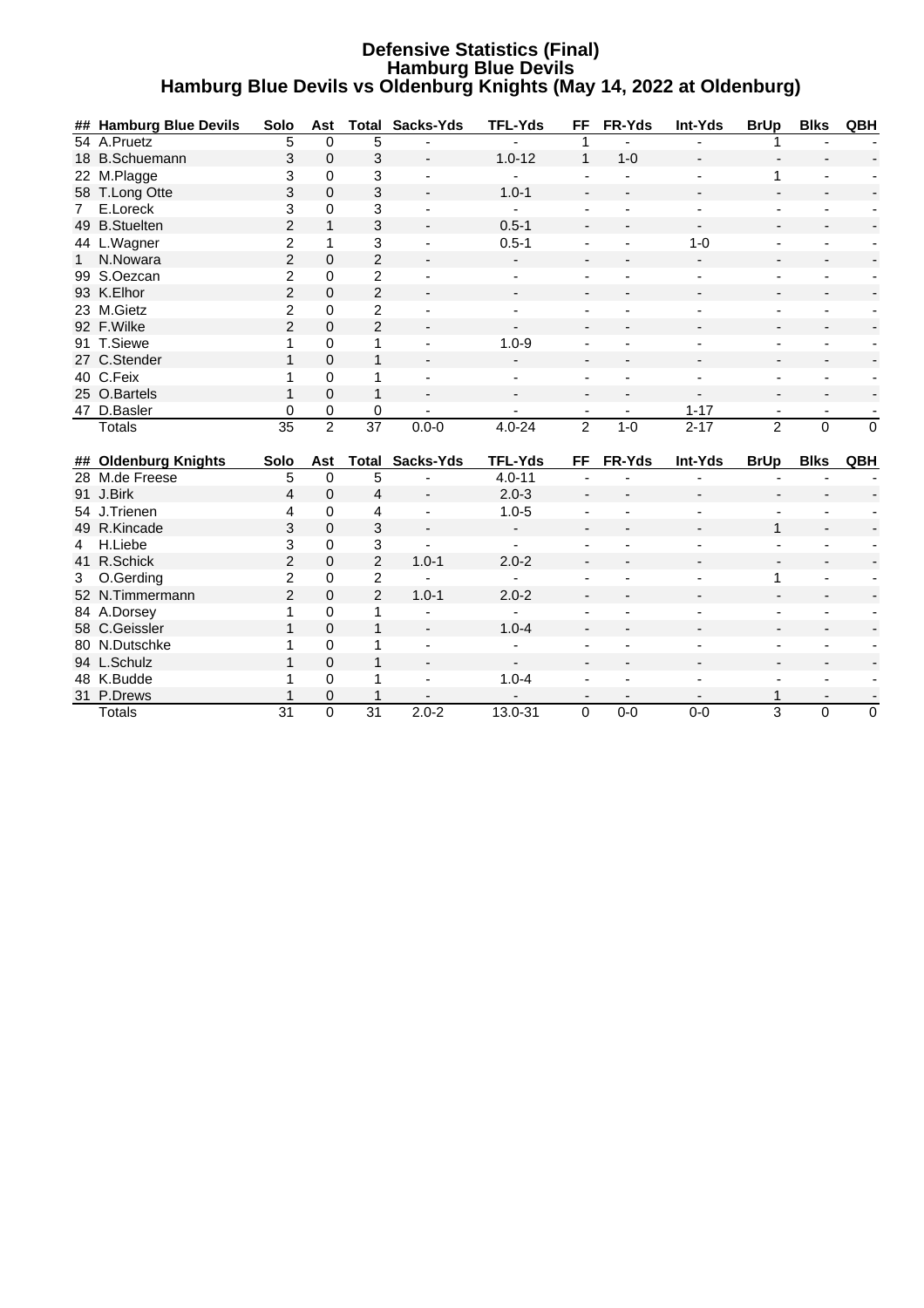# **Play-by-Play Summary (1st quarter) Hamburg Blue Devils vs Oldenburg Knights (May 14, 2022 at Oldenburg)**

| Oldenburg wins toss, Knights receive the ball |                                                                                                          |                |
|-----------------------------------------------|----------------------------------------------------------------------------------------------------------|----------------|
| Knights win toss, Knights receive the ball    |                                                                                                          |                |
| 1-10 HBD 35                                   | HBD ball on HBD35.                                                                                       |                |
|                                               | T. Siewe kickoff 62 yards to the OK3, J. Kruthaup return 30 yards to the OK33 (A. Pruetz).               |                |
| 1-10 OK 33                                    | N.Buenger rush right guard for 6 yards to the OK39 (T.Long Otte).                                        |                |
| OK 39<br>$2 - 4$                              | O.Loesche short left pass complete to C.Oetken for 12 yards to the HBD49, 1ST DOWN OK,<br>out-of-bounds. | <b>P1</b>      |
| HBD 49<br>$1 - 10$                            | O.Loesche short left pass complete to N.Buenger for 2 yards to the HBD47, out-of-bounds.                 |                |
| <b>HBD 47</b><br>$2 - 8$                      | N.Buenger rush right guard for 1 yard to the HBD46 (K.Elhor).                                            |                |
| $3 - 7$<br>HBD 46                             | O.Loesche short left pass complete to C.Oetken for 11 yards to the HBD35, 1ST DOWN OK<br>(M.Plagge).     | P <sub>2</sub> |
| <b>HBD 35</b><br>$1 - 10$                     | N. Buenger rush right tackle for 8 yards to the HBD27 (B. Schuemann).                                    |                |
| $2 - 2$<br><b>HBD 27</b>                      | O.Loesche short right pass complete to C.Oetken for loss of 12 yards to the HBD39, fumble                |                |
|                                               | forced by B.Schuemann, fumble by C.Oetken recovered by HBD B.Schuemann at HBD39.                         |                |
|                                               | 7 plays, 28 yards, 0:00                                                                                  |                |
| 1-10 HBD 39                                   | D. Former rush left guard for loss of 2 yards to the HBD37 (J. Birk).                                    |                |
| 2-12 HBD 37                                   | L.Plagge deep right pass complete to J.Krohn for 13 yards to the 50 yardline, 1ST DOWN                   | <b>P1</b>      |
|                                               | HBD (R.Kincade).                                                                                         |                |
| 1-10 HBD 50                                   | J. Zibull rush left guard for no gain to the 50 yardline (J. Trienen).                                   |                |
| 2-10 HBD 50                                   | J. Zibull rush right end for no gain to the 50 yardline (R. Kincade).                                    |                |
| 3-10 HBD 50                                   | L.Plagge rush up middle for loss of 1 yard to the HBD49 (R.Schick) (R.Schick).                           |                |
| 4-11 HBD 49                                   | T. Siewe punt -6 yards to the HBD43, downed.                                                             |                |
|                                               | 5 plays, 10 yards, 0:00                                                                                  |                |
| HBD 43<br>$1 - 10$                            | O.Loesche short left pass incomplete to N.Dutschke.                                                      |                |
| HBD 43<br>$2 - 10$                            | M.Schumacher rush left guard for 18 yards to the HBD25, 1ST DOWN OK (A.Pruetz).                          | R <sub>3</sub> |
| <b>HBD 25</b><br>$1 - 10$                     | M.Schumacher rush right guard for 9 yards to the HBD16 (M.Gietz).                                        |                |
| <b>HBD 16</b><br>$2 - 1$                      | O.Loesche short right pass complete to A.Dorsey for 13 yards to the HBD3, 1ST DOWN OK.                   | P <sub>4</sub> |
| $1-G$<br>HBD 03                               | M.Schumacher rush left guard for 3 yards to the HBD0, TOUCHDOWN, clock 00:00.                            |                |
| $1-G$<br>HBD 03                               | D.Naujoks kick attempt good.                                                                             |                |
|                                               | Oldenburg Knights 7, Hamburg Blue Devils 0                                                               |                |
|                                               | 5 plays, 43 yards, 0:00                                                                                  |                |
|                                               | D. Naujoks kickoff 65 yards to the HBD0, touchback.                                                      |                |
| 1-10 HBD 25                                   | L.Plagge deep left pass complete to J.Krohn for 15 yards to the HBD40, 1ST DOWN HBD.                     | P <sub>2</sub> |
| 1-10 HBD 40                                   | L.Plagge short left pass complete to B.Schuehler for 3 yards to the HBD43 (O.Gerding).                   |                |
| $2 - 7$<br><b>HBD 43</b>                      | M. Janneck rush right guard for loss of 4 yards to the HBD39 (C. Geissler).                              |                |
| $3 - 11$<br>HBD 39                            | L.Plagge deep left pass incomplete.                                                                      |                |
|                                               | END OF 1st QUARTER: Oldenburg Knights 7, Hamburg Blue Devils 0                                           |                |
|                                               | <b>1st Downs</b><br>Time<br><b>Conversions</b>                                                           |                |

|                        |       | nne   |  | TST DOWNS |         | conversions |          |                  |                  |
|------------------------|-------|-------|--|-----------|---------|-------------|----------|------------------|------------------|
| <b>Quarter Summary</b> | Score | Poss  |  |           | 3rd     | 4th         | Rushina  | Passing          | <b>Penalties</b> |
| Hamburg Blue Devils    |       | 00:00 |  |           | በ-1     | 0-0         | $5-(-7)$ | 3-4-0-31         | 0-С              |
| Oldenburg Knights      |       | 00:00 |  |           | $1 - 1$ | በ-በ         | $6 - 45$ | $5 - 6 - 0 - 26$ | 0-0              |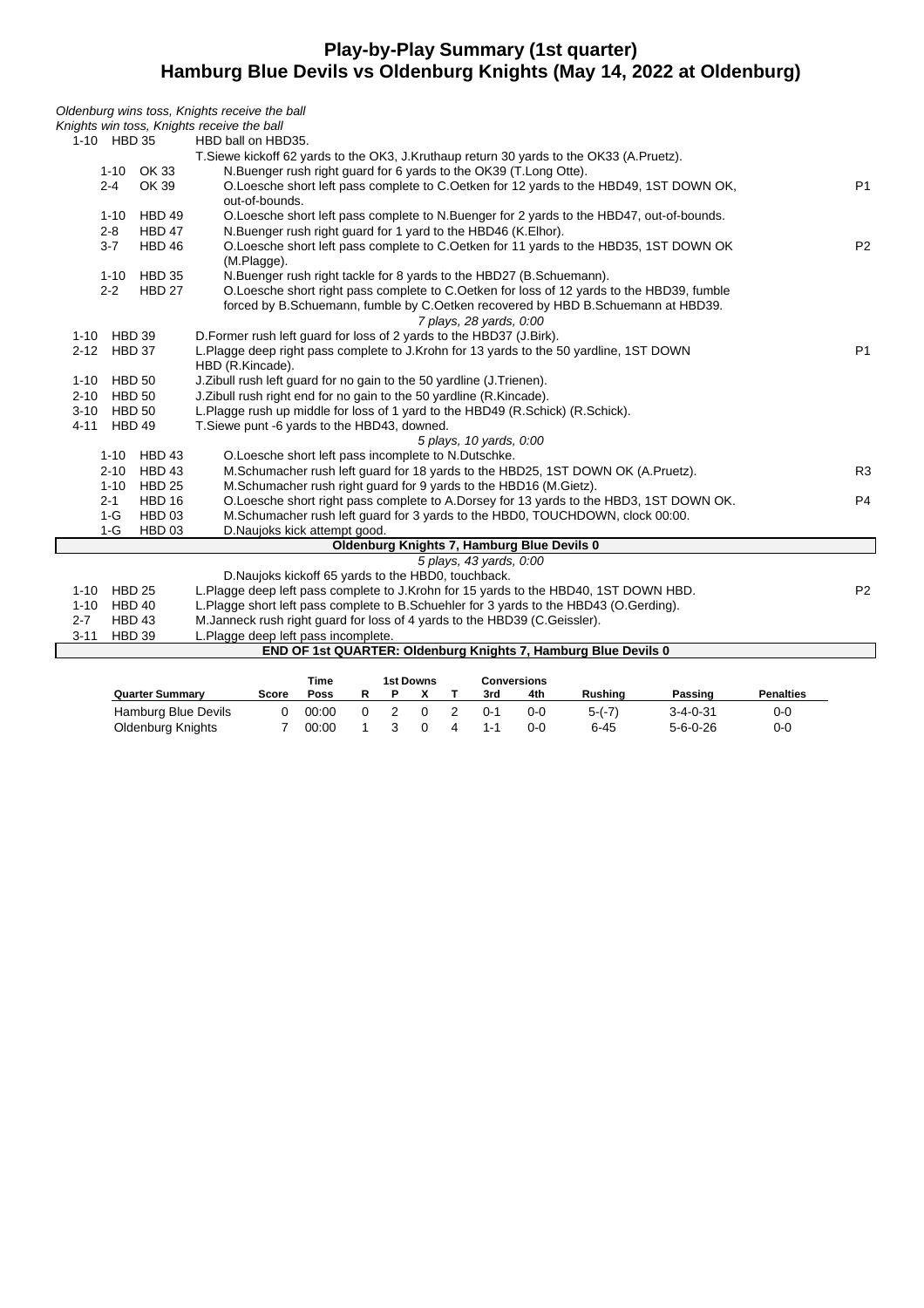# **Play-by-Play Summary (2nd quarter) Hamburg Blue Devils vs Oldenburg Knights (May 14, 2022 at Oldenburg)**

|           | 4-11 HBD 39         |                              | Start of 2nd quarter, clock 00:00.                                                                                                                    |                 |
|-----------|---------------------|------------------------------|-------------------------------------------------------------------------------------------------------------------------------------------------------|-----------------|
|           | 4-11 HBD 39         |                              | T. Siewe punt 38 yards to the OK23, out-of-bounds.                                                                                                    |                 |
|           |                     |                              | 4 plays, 14 yards, 0:00                                                                                                                               |                 |
|           | 1-10                | OK 23                        | O.Loesche short left pass complete to C.Oetken for 8 yards to the OK31 (M.Plagge).                                                                    |                 |
|           | 2-2                 | OK 31                        | N.Buenger rush left guard for loss of 1 yard to the OK30 (T.Long Otte).                                                                               |                 |
|           | 3-3<br>4-1          | OK 30<br>OK 32               | O.Loesche short right pass complete to N.Buenger for 2 yards to the OK32 (E.Loreck).<br>Timeout Hamburg Blue Devils, clock 00:00.                     |                 |
|           | 4-1                 | OK 32                        | J. Birk rush right end for 13 yards to the OK45, 1ST DOWN OK (A. Pruetz).                                                                             | R <sub>5</sub>  |
| Punt Fake |                     |                              |                                                                                                                                                       |                 |
|           | 1-10                | OK 45                        | M.Schumacher rush left end for 24 yards to the HBD31, 1ST DOWN OK (B.Schuemann).                                                                      | R <sub>6</sub>  |
|           | 1-10                | HBD 31                       | N.Buenger rush left guard for 12 yards to the HBD19, 1ST DOWN OK (M.Plagge).                                                                          | R7              |
|           |                     | 1-10 HBD 19                  | O.Loesche deep right pass incomplete.                                                                                                                 |                 |
|           |                     | 2-10 HBD 19                  | N.Buenger rush right tackle for 9 yards to the HBD10 (L.Wagner).                                                                                      |                 |
|           | 3-1                 | <b>HBD 10</b>                | O.Loesche rush up middle for no gain to the HBD10 (T.Long Otte).                                                                                      |                 |
|           | 4-1                 | HBD 10                       | D. Naujoks field goal attempt from 27 MISSED - wide right, spot at HBD20, clock 00:00.                                                                |                 |
|           |                     |                              | 10 plays, 67 yards, 0:00                                                                                                                              |                 |
|           | 1-10 HBD 20         |                              | J. Zibull rush right guard for loss of 4 yards to the HBD16 (K. Budde).                                                                               |                 |
|           | 2-14 HBD 16         |                              | J. Zibull rush right tackle for loss of 1 yard to the HBD15 (M.de Freese), PENALTY OK<br>Personal Foul 15 yards to the HBD30, 1ST DOWN HBD.           | X <sub>3</sub>  |
|           | 1-10 HBD 30         |                              | 1st and $10$ .                                                                                                                                        |                 |
|           | 1-10 HBD 30         |                              | L.Plagge short right pass incomplete to J.Krohn.                                                                                                      |                 |
|           | 2-10 HBD 30         |                              | L.Plagge short left pass complete to B.Schuehler for 5 yards to the HBD35 (J.Birk).                                                                   |                 |
| $3-5$     | <b>HBD 35</b>       |                              | L.Plagge deep right pass incomplete to J.Krohn.                                                                                                       |                 |
| 4-5       | <b>HBD 35</b>       |                              | T.Siewe punt 30 yards to the OK35, out-of-bounds.                                                                                                     |                 |
|           |                     |                              | 5 plays, 15 yards, 0:00                                                                                                                               |                 |
|           |                     | 1-10 OK 35                   | O.Loesche short middle pass intercepted by L.Wagner at the OK40, L.Wagner return 0 yards                                                              |                 |
|           |                     |                              | to the OK40, out-of-bounds.                                                                                                                           |                 |
|           |                     |                              | 1 play, 0 yards, 0:00                                                                                                                                 |                 |
| $2 - 7$   | 1-10 OK 40<br>OK 37 |                              | J.Zibull rush right tackle for 3 yards to the OK37 (O.Gerding).<br>L.Plagge deep left pass complete to J.Krohn for 28 yards to the OK9, 1ST DOWN HBD, | P <sub>4</sub>  |
|           |                     |                              | out-of-bounds (H.Liebe).                                                                                                                              |                 |
| 1-G       | OK 09               |                              | J. Zibull rush right end for no gain to the OK9 (R. Kincade).                                                                                         |                 |
| 2-G       | OK 09               |                              | L.Plagge short right pass incomplete to J.Krohn.                                                                                                      |                 |
| $3-G$     | OK 09               |                              | L.Plagge short left pass incomplete to F.Maack (R.Kincade).                                                                                           |                 |
| 4-G       | OK 09               |                              | C.Feix field goal attempt from 26 MISSED - wide left, spot at OK20, clock 00:00.                                                                      |                 |
|           |                     |                              | 6 plays, 31 yards, 0.00                                                                                                                               |                 |
|           |                     | 1-10 OK 20                   | O.Loesche short left pass complete to J.Kruthaup for 15 yards to the OK35, 1ST DOWN OK                                                                | P <sub>8</sub>  |
|           |                     | 1-10 OK 35                   | (B.Stuelten).                                                                                                                                         |                 |
|           | 2-8                 | OK 37                        | N.Buenger rush right guard for 2 yards to the OK37 (F.Wilke).<br>R.Kincade rush right guard for 10 yards to the OK47, 1ST DOWN OK (C.Feix).           | R <sub>9</sub>  |
|           |                     | 1-10 OK 47                   | O.Loesche deep right pass incomplete to J.Kruthaup.                                                                                                   |                 |
|           | 2-10                | OK 47                        | R.Kincade rush left end for 53 yards to the HBD0, clock 00:00, PENALTY OK III. block in                                                               |                 |
|           |                     |                              | the back 8 yards to the OK39, NO PLAY.                                                                                                                |                 |
|           |                     | 2-18 OK 39                   | R.Kincade rush left end for 12 yards to the HBD49 (M.Gietz).                                                                                          |                 |
|           | 3-6                 | HBD 49                       | O.Loesche short right pass complete to C.Oetken for 8 yards to the HBD41, 1ST DOWN OK                                                                 | X <sub>11</sub> |
|           |                     |                              | (N.Nowara), PENALTY HBD Personal Foul 15 yards to the HBD26, 1ST DOWN OK.                                                                             |                 |
|           |                     | 1-10 HBD 26                  | 1st and 10.                                                                                                                                           |                 |
|           |                     | 1-10 HBD 26                  | M.Schumacher rush left end for loss of 9 yards to the HBD35 (T.Siewe).                                                                                |                 |
|           | 2-19                | <b>HBD 35</b><br>2-19 HBD 35 | Timeout Oldenburg Knights, clock 00:00.                                                                                                               |                 |
|           |                     |                              | O.Loesche deep right pass intercepted by D.Basler at the HBD18, D.Basler return 17 yards<br>to the HBD35 (A.Dorsey).                                  |                 |
|           |                     |                              | 8 plays, 45 yards, 0:00                                                                                                                               |                 |
|           | 1-10 HBD 35         |                              | L.Plagge deep left pass incomplete to J.Krohn.                                                                                                        |                 |
|           | 2-10 HBD 35         |                              | L.Plagge rush up middle for loss of 1 yard to the HBD34 (N.Timmermann) (N.Timmermann).                                                                |                 |
|           |                     |                              | End of half, clock 00:00.                                                                                                                             |                 |
|           |                     |                              | 2 plays, minus 1 yard, 0:00                                                                                                                           |                 |
|           |                     |                              | END OF 2nd QUARTER: Oldenburg Knights 7, Hamburg Blue Devils 0                                                                                        |                 |

|                        |       | Time  |   | 1st Downs |         | Conversions |         |                  |                  |
|------------------------|-------|-------|---|-----------|---------|-------------|---------|------------------|------------------|
| <b>Quarter Summary</b> | Score | Poss  |   |           | 3rd     | 4th         | Rushina | Passing          | <b>Penalties</b> |
| Hamburg Blue Devils    |       | 00:00 |   |           | $0 - 2$ | $0 - 0$     | $5-(3)$ | $2 - 7 - 0 - 33$ | 1-15             |
| Oldenburg Knights      |       | 00:00 | 4 |           | $1 - 3$ |             | 10-72   | $4 - 8 - 2 - 33$ | $2 - 23$         |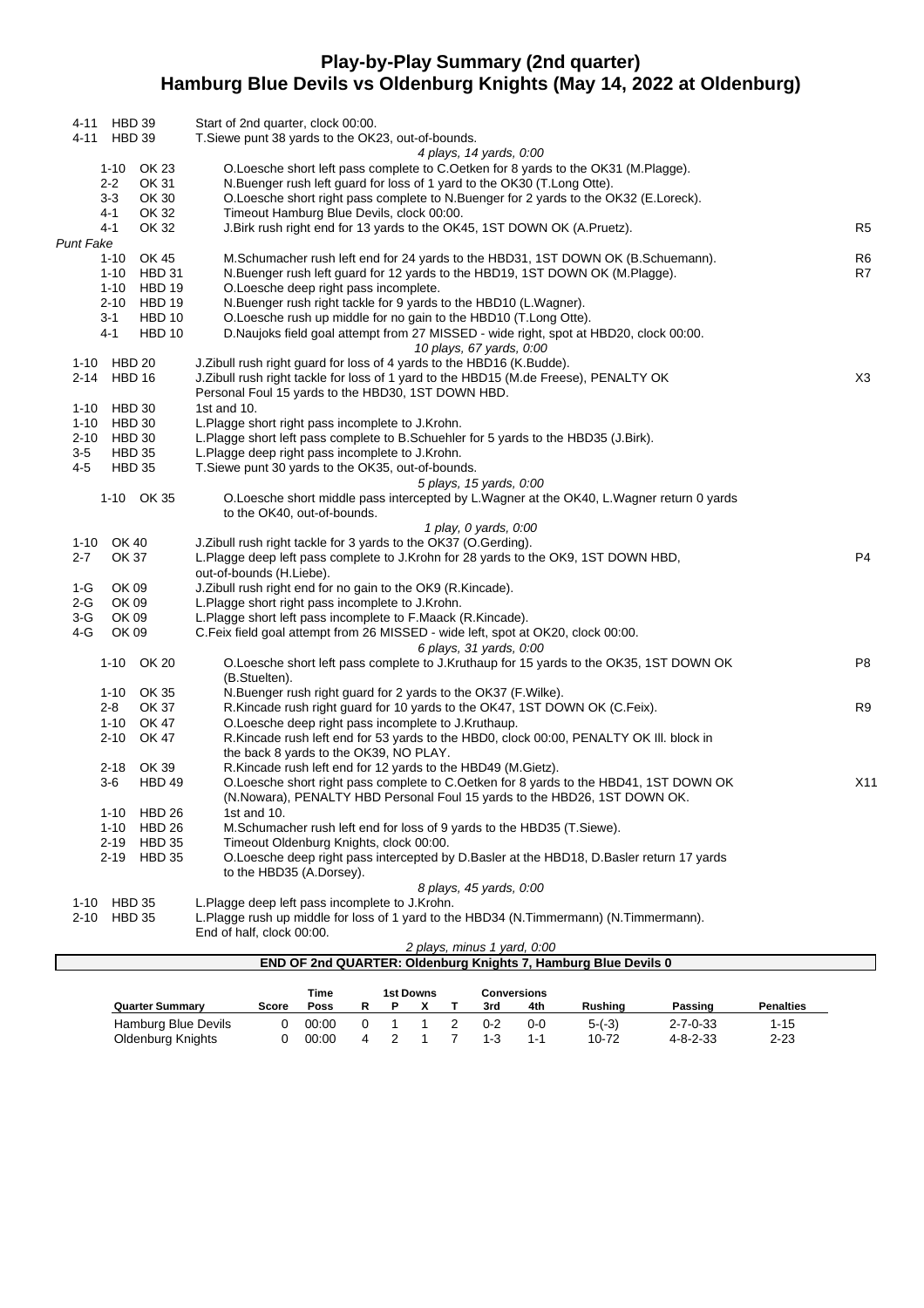## **Play-by-Play Summary (3rd quarter) Hamburg Blue Devils vs Oldenburg Knights (May 14, 2022 at Oldenburg)**

| 1-10 HBD 25<br>2-10 HBD 25<br>3-15 HBD 20             | Start of 3rd quarter, clock 00:00, OK ball on OK35.<br>D. Naujoks kickoff 65 yards to the HBD0, touchback.<br>D. Former rush right end for no gain to the HBD25 (H. Liebe).<br>D. Former rush left guard for loss of 5 yards to the HBD20 (J. Trienen).<br>L. Plagge deep right pass incomplete to F. Maack. |                 |
|-------------------------------------------------------|--------------------------------------------------------------------------------------------------------------------------------------------------------------------------------------------------------------------------------------------------------------------------------------------------------------|-----------------|
| 4-15 HBD 20                                           | T.Siewe punt 9 yards to the HBD29, downed.                                                                                                                                                                                                                                                                   |                 |
| <b>HBD 29</b><br>$1 - 10$<br><b>HBD 27</b><br>$2 - 8$ | 3 plays, minus 5 yards, 0:00<br>M.Schumacher rush right guard for 2 yards to the HBD27 (L.Wagner).<br>O.Loesche short left pass complete to J.Kruthaup for 10 yards to the HBD17, 1ST DOWN OK<br>(N. Nowara), PENALTY HBD Unsportsmanlike Conduct 9 yards to the HBD8, 1ST DOWN OK.                          | X13             |
| $1-G$<br>HBD 08                                       | 1st and 8.                                                                                                                                                                                                                                                                                                   |                 |
| $1-G$<br>HBD 08                                       | M. Schumacher rush right tackle for 1 yard to the HBD7, fumble forced by A. Pruetz, fumble<br>by M.Schumacher recovered by OK T.Schweers at HBD7, T.Schweers for 7 yards to the HBD0,                                                                                                                        |                 |
|                                                       | TOUCHDOWN, clock 00:00.                                                                                                                                                                                                                                                                                      |                 |
| 1-G<br>HBD 03                                         | D. Naujoks kick attempt good.                                                                                                                                                                                                                                                                                |                 |
|                                                       | Oldenburg Knights 14, Hamburg Blue Devils 0<br>3 plays, 29 yards, 0:00                                                                                                                                                                                                                                       |                 |
|                                                       | D. Naujoks kickoff 65 yards to the HBD0, touchback.                                                                                                                                                                                                                                                          |                 |
| 1-10 HBD 25                                           | L.Plagge short right pass incomplete to F.Koy.                                                                                                                                                                                                                                                               |                 |
| 2-10 HBD 25                                           | L. Plagge deep left pass incomplete to B. Schuehler (O. Gerding).                                                                                                                                                                                                                                            |                 |
| 3-10 HBD 25                                           | L.Plagge rush right end for no gain to the HBD25 (M.de Freese).                                                                                                                                                                                                                                              |                 |
| 4-10<br><b>HBD 25</b>                                 | T. Siewe punt 11 yards to the HBD36, downed, PENALTY OK Running into the kicker 5 yards to                                                                                                                                                                                                                   |                 |
|                                                       | the HBD30, NO PLAY.                                                                                                                                                                                                                                                                                          |                 |
| $4 - 5$<br><b>HBD 30</b>                              | C.Feix punt 25 yards to the OK45, out-of-bounds.                                                                                                                                                                                                                                                             |                 |
|                                                       | 3 plays, 5 yards, 0:00                                                                                                                                                                                                                                                                                       |                 |
| 1-10 OK 45                                            | N.Buenger rush left guard for 5 yards to the 50 yardline (B.Stuelten).                                                                                                                                                                                                                                       |                 |
| $2 - 5$<br>OK 50                                      | N.Buenger rush right guard for 3 yards to the HBD47 (E.Loreck).                                                                                                                                                                                                                                              |                 |
| $3-2$<br>HBD 47                                       | O.Loesche short right pass incomplete to N.Buenger, PENALTY HBD Personal Foul 12 yards to<br>the HBD35, 1ST DOWN OK, NO PLAY.                                                                                                                                                                                | X14             |
| 1-10 HBD 35                                           | O.Loesche short left pass incomplete to A.Dorsey (M.Plagge).                                                                                                                                                                                                                                                 |                 |
| 2-10 HBD 35                                           | O.Loesche short right pass incomplete to F.Nienaber.                                                                                                                                                                                                                                                         |                 |
| 3-10 HBD 35                                           | O. Loesche short middle pass complete to J. Kruthaup for 9 yards to the HBD26.                                                                                                                                                                                                                               |                 |
| $4 - 1$<br><b>HBD 26</b>                              | N.Buenger rush right guard for loss of 2 yards to the HBD28 (L.Wagner;B.Stuelten).                                                                                                                                                                                                                           |                 |
| 1-10 HBD 28                                           | 6 plays, 27 yards, 0:00<br>L.Plagge short left pass complete to J.Borgloh for 20 yards to the HBD48, 1ST DOWN HBD<br>(H.Liebe).                                                                                                                                                                              | P <sub>5</sub>  |
| HBD 48<br>1-10                                        | L. Plagge rush right end for loss of 1 yard to the HBD47.                                                                                                                                                                                                                                                    |                 |
| <b>HBD 47</b><br>$2 - 11$                             | J. Zibull rush right end for loss of 2 yards to the HBD45 (M.de Freese).                                                                                                                                                                                                                                     |                 |
| HBD 45<br>$3 - 13$                                    | PENALTY OK Defense Offside 5 yards to the 50 yardline.                                                                                                                                                                                                                                                       |                 |
| $3-8$<br><b>HBD 50</b>                                | L.Plagge deep left pass complete to J.Krohn for 10 yards to the OK40, 1ST DOWN HBD,                                                                                                                                                                                                                          | P <sub>6</sub>  |
|                                                       | out-of-bounds (P.Drews).                                                                                                                                                                                                                                                                                     |                 |
| $1 - 10$<br>OK 40                                     | L. Plagge rush up middle for loss of 34 yards to the HBD26, fumble by L. Plagge recovered<br>by HBD L.Plagge at HBD26.                                                                                                                                                                                       |                 |
| 2-44<br>HBD 26                                        | L.Plagge deep left pass incomplete to J.Krohn.                                                                                                                                                                                                                                                               |                 |
| <b>HBD 26</b><br>3-44                                 | L.Plagge punt 54 yards to the OK20, downed.                                                                                                                                                                                                                                                                  |                 |
|                                                       | 6 plays, minus 2 yards, 0:00                                                                                                                                                                                                                                                                                 |                 |
| 1-10 OK 20                                            | O. Loesche short right pass complete to J. Kruthaup for 35 yards to the HBD45, 1ST DOWN OK<br>(K.Elhor).                                                                                                                                                                                                     | P <sub>15</sub> |
| 1-10 HBD 45                                           | O. Loesche short left pass complete to N. Dutschke for 3 yards to the HBD42 (A. Pruetz).                                                                                                                                                                                                                     |                 |
| $2 - 7$<br>HBD 42                                     | O. Loesche short right pass complete to C. Oetken for 27 yards to the HBD15, 1ST DOWN OK                                                                                                                                                                                                                     | P <sub>16</sub> |
|                                                       | (F.Wilke)                                                                                                                                                                                                                                                                                                    |                 |
|                                                       | <b>END OF 3rd QUARTER: Oldenburg Knights 14, Hamburg Blue Devils 0</b>                                                                                                                                                                                                                                       |                 |
|                                                       |                                                                                                                                                                                                                                                                                                              |                 |

|                        |       | Time  |  | 1st Downs |     | Conversions |           |                  |                  |
|------------------------|-------|-------|--|-----------|-----|-------------|-----------|------------------|------------------|
| <b>Quarter Summary</b> | Score | Poss  |  |           | 3rd | 4th         | Rushing   | Passing          | <b>Penalties</b> |
| Hamburg Blue Devils    |       | 00:00 |  |           |     | $0-0$       | $6-(-42)$ | $2 - 6 - 0 - 30$ | $2 - 21$         |
| Oldenburg Knights      |       | 00:00 |  |           | በ-1 | $0 - 1$     | $5 - 16$  | $5 - 7 - 0 - 84$ | $2 - 10$         |